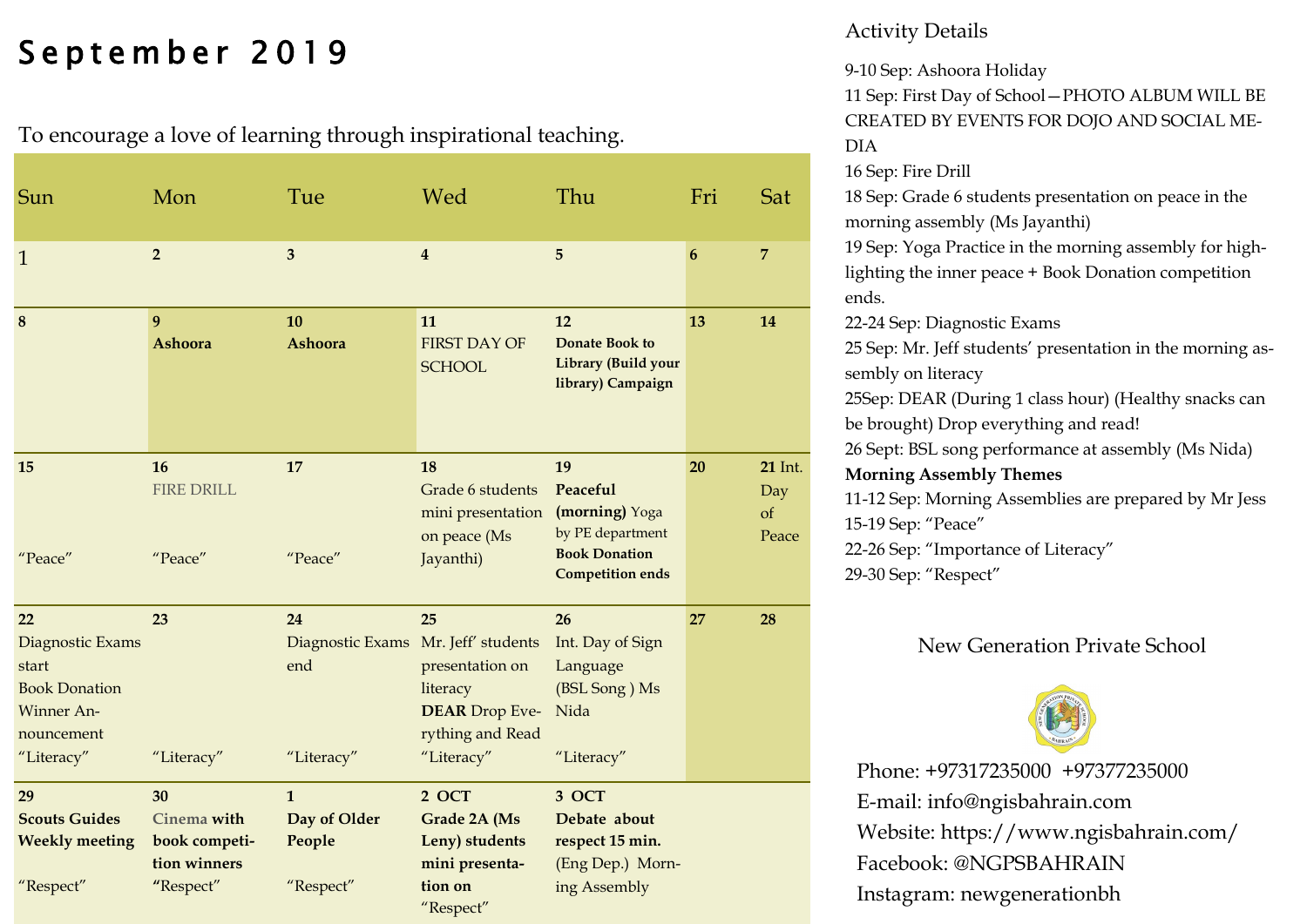# October 2019

**To encourage a love of learning through inspirational teaching.**

| Sun                                                                                | Mon                                                                                                | Tue                                                                                     | Wed                                                                                   | Thu                                                                                                                 | Fri | Sat |
|------------------------------------------------------------------------------------|----------------------------------------------------------------------------------------------------|-----------------------------------------------------------------------------------------|---------------------------------------------------------------------------------------|---------------------------------------------------------------------------------------------------------------------|-----|-----|
|                                                                                    |                                                                                                    | 1Day of Older<br>People<br><b>Students Council</b><br>Elderly presenta-<br>tion.        | $\overline{2}$<br>Mr Calleb's Stu- FIRE DRILL<br>dents presenta-<br>tion<br>"Respect" | 3<br>Introducing stu-<br>dents clubs<br>"Respect"                                                                   | 4   | 5   |
| 6<br><b>Teachers Day</b><br>Celebration<br>"Generosity"                            | $\overline{7}$<br>Cinema Gr 4, Gr Pre KG-Kg1A<br>3B and Gr 2A<br><b>Field Trip</b><br>"Generosity" | 8<br><b>Tasneem Farm-</b><br><b>Field Trip</b><br>"Generosity"                          | 9<br>Grade 2A stu-<br>dents mini<br>presentation on<br>"Generosity"                   | 10<br><b>STUDENTS CLUB</b><br><b>ARB Language</b><br>Day<br>"Generosity"                                            | 11  | 12  |
| 13<br><b>Scouts Guides</b><br><b>Weekly Meet-</b><br>ing<br>"Sharing is<br>Caring" | 14<br><b>KG 1B-2C</b><br><b>Tasneem Farm</b><br><b>Field Trip</b><br>"Sharing is<br>Caring"        | 15<br>$KG2A-KG2B$<br><b>Tasneem Farm</b><br><b>Field Trip</b><br>"Sharing is<br>Caring" | 16<br><b>Students Coun-</b><br>cil Food Drive<br><b>DEAR</b><br>"Sharing is           | 17<br><b>World Food Day STUDENTS CLUB</b><br><b>Grade 2C students</b><br>mini present. on<br>"Sharing is<br>Caring" | 18  | 19  |
| 20<br><b>Scouts Guides</b><br><b>Weekly Meet-</b><br>ing<br>Diversity              | 21<br><b>FIRE DRILL</b><br>Diversity                                                               | 22<br><b>Grade 1A</b><br><b>Tasneem Field</b><br>Trip                                   | 23<br>Grade 3B mini<br>presentation on<br>Diversity                                   | 24<br><b>STUDENTS CLUB</b><br><b>UN Day Celebra-</b><br>tion<br>Diversity                                           | 25  | 26  |
| 27<br><b>DEAR</b><br>Appreciation                                                  | 28<br><b>Grade 1B</b><br><b>Tasneem Field</b><br>Trip                                              | 29<br>Grade 1C<br><b>Tasneem Field</b><br>Trip                                          | 30Drama (Ms<br>Aimee)<br>(The Midas<br>Touch)<br>Appreciation                         | 31<br><b>STUDENTS CLUB</b><br>Appreciation                                                                          |     |     |

#### Activity Details

#### **M o r n i n g A s s e m b l y T h e m e s**

29 Sep-3 Oct: "Respect" 6-10 Oct: "Generosity" 13-17 Oct: "Sharing is Caring" 20-24 Oct: "Diversity" 27-31 Oct: "Appreciation"

Morning Assembly Presentations: 2nd Oct: Mr Calleb 9th Oct: Ms Leny 10th Oct: Arabic Department 17th Oct: Ms Gulnaz 23rd Oct: Mr Michael 30th Oct: Ms Aimee

New Generation Private School

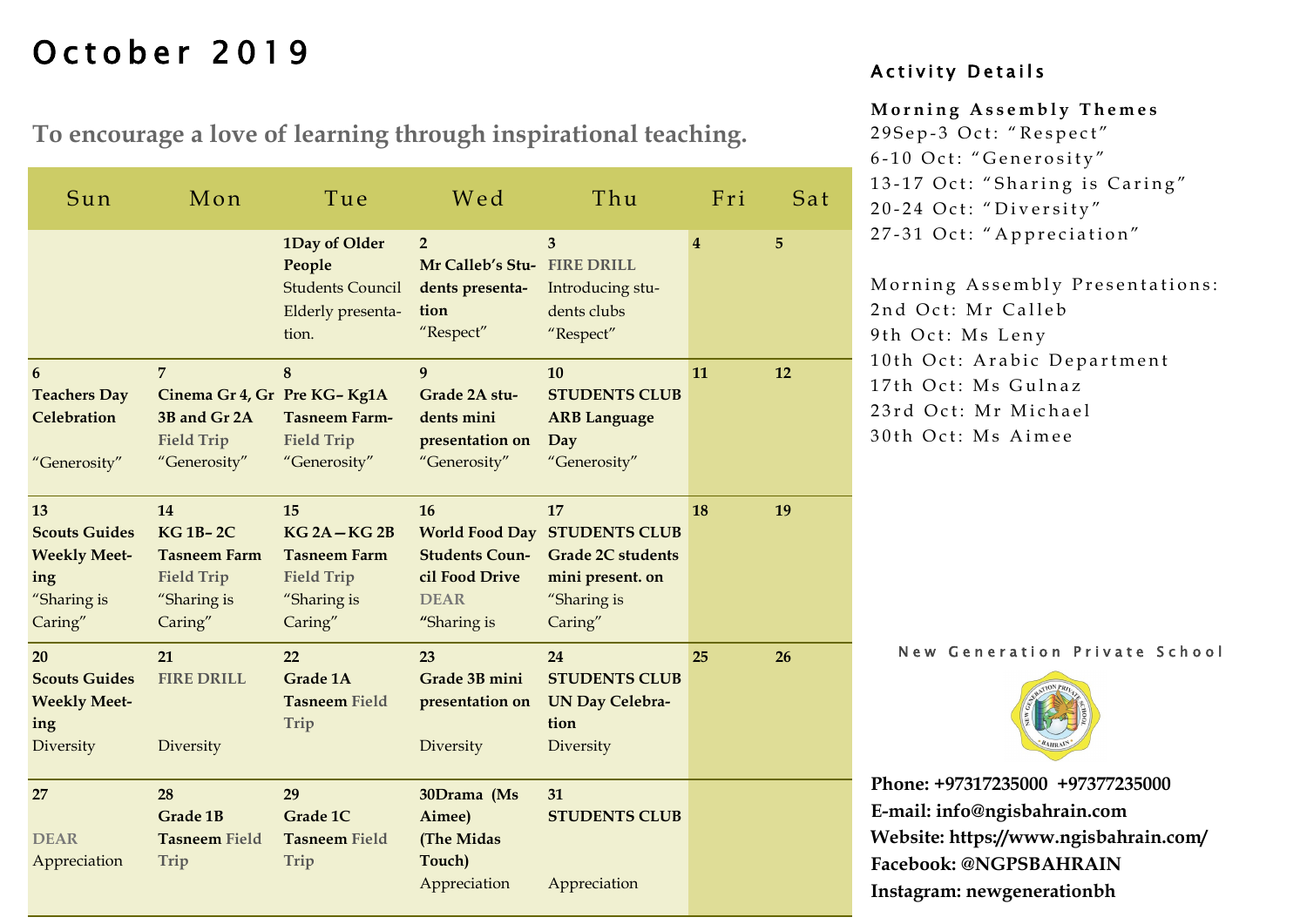**To encourage a love of learning through inspirational teaching.**

| Sun                                                                                             | Mon                                                                              | Tue                                                                    | Wed                                                                            | Thu                                                                                          |              | Fri Sat                             |
|-------------------------------------------------------------------------------------------------|----------------------------------------------------------------------------------|------------------------------------------------------------------------|--------------------------------------------------------------------------------|----------------------------------------------------------------------------------------------|--------------|-------------------------------------|
|                                                                                                 |                                                                                  |                                                                        |                                                                                |                                                                                              | $\mathbf{1}$ | $\overline{2}$                      |
| 3<br><b>CLASS</b><br><b>DOJO</b><br><b>CERTIFI-</b><br><b>CATES</b><br>Hadith<br><b>ENG</b> and | $\overline{4}$<br><b>DEAR</b><br><b>Hadith ENG</b><br>and ARB<br><b>Kindness</b> | 5<br><b>Hadith ENG</b><br>and ARB<br>Kindness                          | 6<br><b>Hadith ENG</b><br>and ARB<br>Kindness                                  | $\overline{7}$<br><b>STUDENTS</b><br><b>CLUB</b><br><b>Hadith ENG</b><br>and ARB<br>Kindness | 8            | 9<br>Prop<br>het's<br>Birth-<br>day |
| <b>10</b><br>Prophet's<br><b>Birthday</b>                                                       | 11<br>2A Field trip<br><b>CHARITY</b><br><b>DRIVE</b><br>Anti-bullying           | 12<br>2B Field trip<br><b>CHARITY</b><br><b>DRIVE</b><br>Anti-bullying | 13<br>2C Field Trip<br><b>CHARITY</b><br><b>DRIVE</b><br>Anti-bullying         | 14<br><b>STARGAZING</b><br><b>CHARITY</b><br><b>DRIVE</b><br>Anti-bullying                   | 15           | 16                                  |
| 17<br><b>ADVEN-</b><br><b>TURE</b><br><b>HUB</b><br>Child<br><b>Rights</b>                      | 18<br><b>CINEMA</b><br><b>Child Rights</b>                                       | 19<br><b>FIRE DRILL</b><br><b>Child Rights</b>                         | <b>20 Universal</b><br>Children's<br>Day<br><b>ISA LIBRARY</b><br>Child Rights | 21<br><b>STUDENTS</b><br><b>CLUB</b><br><b>Child Rights</b>                                  | 22           | 23                                  |
| 24<br><b>EXAMS</b><br><b>START</b>                                                              | 25                                                                               | 26                                                                     | 27                                                                             | 28                                                                                           | 29           | 30                                  |
| Consider-                                                                                       | Considerate                                                                      | Considerate                                                            | Considerate                                                                    | Considerate                                                                                  |              |                                     |

Morning Assembly Shows<br>
November 2019

Sunday, Tuesday and Thursday: **E N G L I S H** 

**M o n d a y a n d W e d n e s d a y : A R A B I C** Every Sunday: CLAS DOJO AWARD-**I N G**

**3 - 7 N o v : E v e r y d a y o n e h a d i t h b o t h**  in Eng and Arb to commemorate **P r o p h e t ' s B i r t h d a y**

**5 N o v : G r 6 M s J a y a n t h i**

6 Nov: Gr 5 ARB Dep. chose students for show about kindness

**7 N o v : G r 4 A M s R o w e n a s h o w a b o u t k i n d n e s s**

**11 Nov: CLASS DOJO** 

12 Nov: Gr 3A Mr Jeff show about **a n t i b u l l y i n g**

13 Nov: Gr 4B ARB Dep chose students for show about bullying 14 Nov: Grade 3B Mr Michael show

**a b o u t a n t i b u l l y i n g**

18 Nov: Gr 2A ARB Dep chose students for show about child rights 19 Nov: Gr 2B MS Hanadi show about child rights

20 Nov: ARB Dep Assembly for Chil**d r e n ' s D a y**

21 Nov: Gr 2CMs Suzanne Show Child Rights

No morning assembly shows during **e x a m s**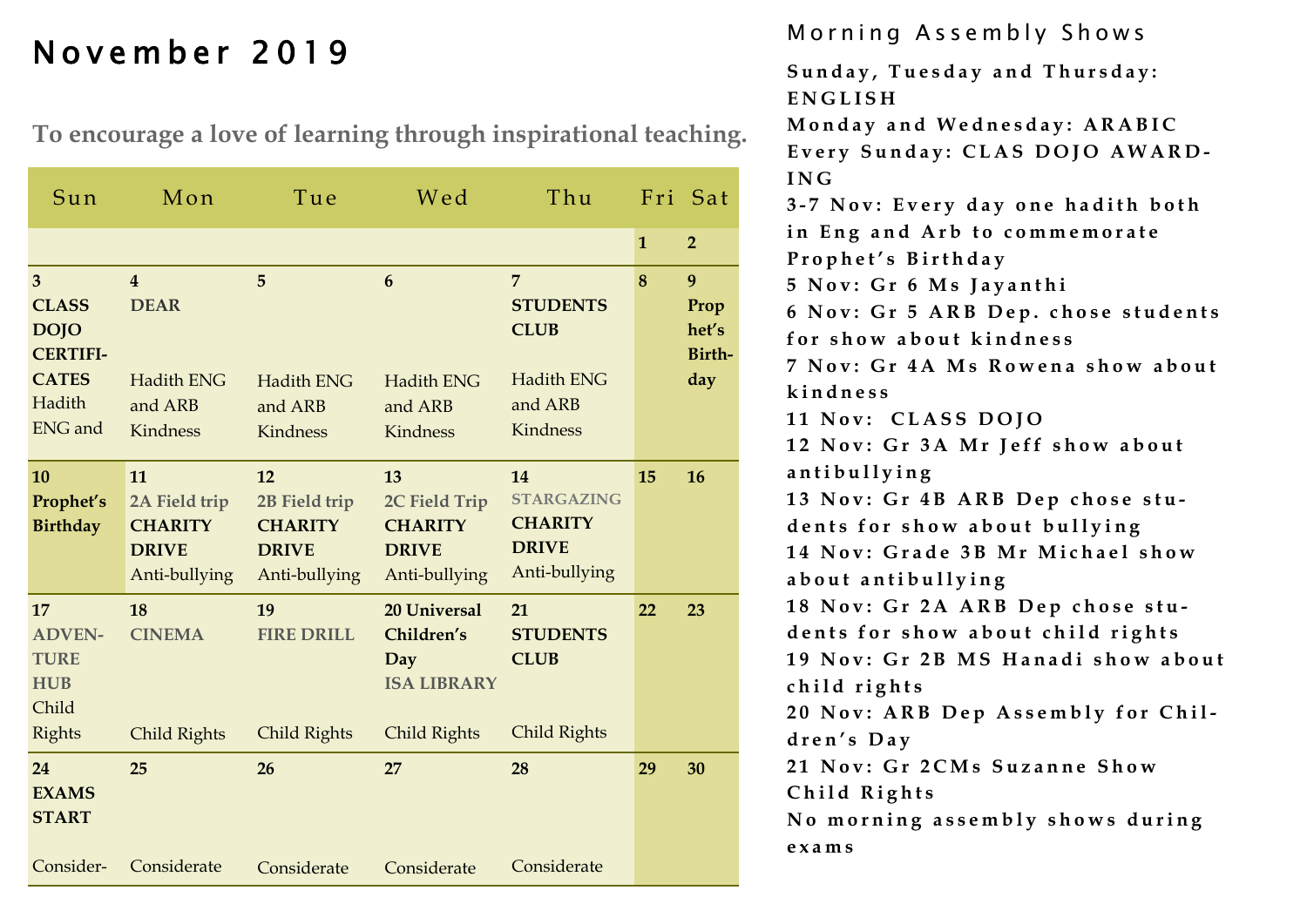# Morning Assemblies December 2019

**To encourage a love of learning through inspirational teaching.** 

| Sun                                                                             | Mon                                                                      | Tue                                                             | Wed                                        | Thu                                                                                | Fri                                                     | Sat            |
|---------------------------------------------------------------------------------|--------------------------------------------------------------------------|-----------------------------------------------------------------|--------------------------------------------|------------------------------------------------------------------------------------|---------------------------------------------------------|----------------|
| $\mathbf{1}$<br><b>BAHRAIN'S</b><br><b>WOMEN'S</b><br><b>DAY</b><br><b>DOJO</b> | $\overline{2}$<br><b>FIRE DRILL</b><br><b>ROBOTICS</b>                   | $\overline{3}$<br><b>ARAD PARK</b><br><b>WALK</b>               | $\overline{\mathbf{4}}$<br><b>ROBOTICS</b> | 5<br><b>HUMAN FLAG</b><br><b>FORMATION</b><br>Last day of ex-<br>ams               | $6\phantom{1}6$                                         | $\overline{7}$ |
| 8<br><b>NEW SCOUTS</b><br><b>ACCEPTANCE</b><br><b>CEREMONY</b><br>1-A assembly  | 9<br><b>SCOUTS</b><br><b>HERITAGE</b><br><b>FESTIVAL</b><br>1-C assembly | 10<br><b>BOOK FAIR</b><br>1-B assembly                          | 11<br><b>BOOK FAIR</b>                     | 12<br><b>BOOK FAIR</b><br><b>National Day</b><br>Celebration<br><b>STAFF PARTY</b> | 13<br><b>SPECTRA</b><br><b>ART CAR-</b><br><b>NIVAL</b> | 14             |
| presentation<br>15                                                              | presentation<br><b>DAY</b>                                               | presentation<br><b>16 NATIONAL 17 NATIONAL 18</b><br><b>DAY</b> |                                            | 19                                                                                 | 20                                                      | 21             |
| 22                                                                              | 23                                                                       | 24                                                              | 25                                         | 26                                                                                 | 27                                                      | 28             |
| 29                                                                              | 30                                                                       | 31                                                              |                                            |                                                                                    |                                                         |                |

1 DEC: ARB Department Special Morning Assembly for Bahrain's Women's Day + CLASS DOJO 5 DEC: The formation of human flag will be right after the morning assembly. 8 DEC: 1-A Assembly presentation about Bahrain 9 DEC: 1-C Assembly presentation about Bahrain 10 DEC: 1– B Assembly presentation about Bahrain 12 DEC: NATIONAL DAY ALL TEACHERS KINDLY CHECK THE PROGRAMME/ YOUR CLASS ROLE AND LIASE WITH ARABIC TEACHERS ASSIGNED BY MS ZAHRA

#### New Generation Private School

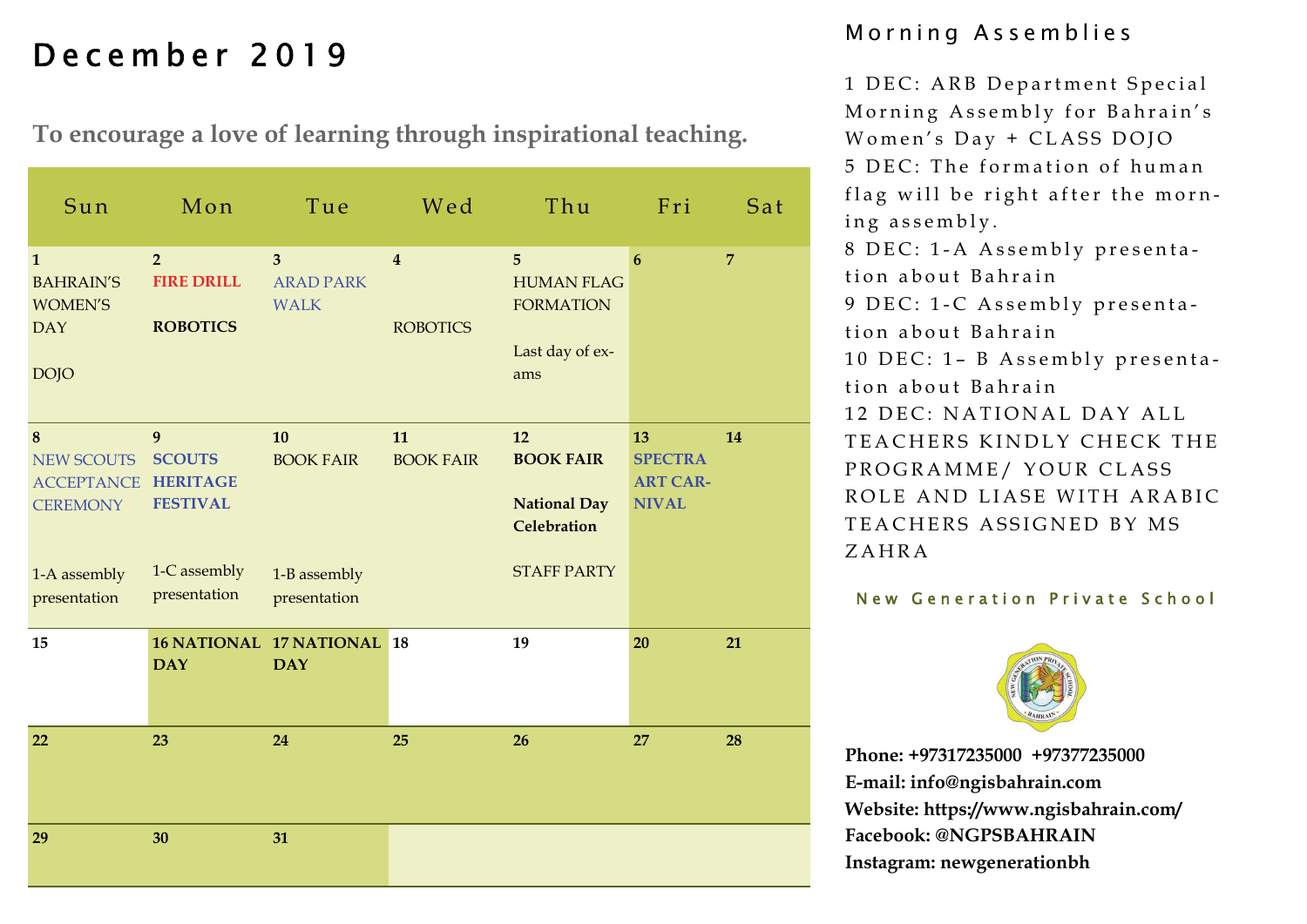# January 2020

**To encourage a love of learning through inspirational teaching.**

| Sun                                                                          | Mon                                                                                         | Tue                                                  | Wed                                                                            | Thu                                             | Fri                                   | Sat              |
|------------------------------------------------------------------------------|---------------------------------------------------------------------------------------------|------------------------------------------------------|--------------------------------------------------------------------------------|-------------------------------------------------|---------------------------------------|------------------|
|                                                                              |                                                                                             |                                                      | $\mathbf{1}$                                                                   | $\overline{2}$                                  | $\overline{\mathbf{3}}$               | $\boldsymbol{4}$ |
| 5                                                                            | $6\phantom{1}6$<br><b>EVERY MON-</b><br><b>DAY</b><br><b>ARB MORN-</b><br><b>ING ASSEM-</b> | $\overline{7}$                                       | 8<br><b>EVERY</b><br><b>WEDNESDAY</b><br><b>ARB MORN-</b><br><b>ING ASSEM-</b> | 9<br><b>OPEN DAY</b>                            | 10                                    | 11               |
| 12                                                                           | 13<br><b>DEAR</b><br>ARB DEP COL- 2A COLLABO-                                               | 14<br><b>FIRE DRILL</b>                              | 15<br>2B COLLABO-                                                              | 16<br>2C COLLABO-                               | 17                                    | 18               |
| <b>CLASS DOJO</b>                                                            | <b>LABORATION</b>                                                                           | <b>RATION</b>                                        | <b>RATION ARB</b>                                                              | <b>RATION</b>                                   |                                       |                  |
| 19<br><b>English Week</b><br>starts<br><b>PIZZA DAY</b><br><b>CLASS DOJO</b> | 20<br>1st Day of ENG<br>Week<br><b>Jane Austen</b>                                          | 21<br>2nd Day of<br><b>ENG Week</b><br>J.R.R Tolkien | 22<br>3rd Day of ENG Last Day of<br><b>Week</b><br>J.K Rowling                 | 23<br><b>ENG Week</b><br><b>William Golding</b> | 24<br>Int. Day of<br><b>Education</b> | 25               |
|                                                                              |                                                                                             |                                                      |                                                                                |                                                 |                                       |                  |
| 26<br>Day of Educa-<br>tion Celebra-<br>tion GR 6<br><b>CLASS DOJO</b>       | 27<br><b>Little Nurse</b><br>Programme<br><b>Obesity Aware-</b><br>ness Event               | 28<br><b>DEAR</b><br><b>3A OBESITY</b>               | 29<br><b>3B OBESITY</b><br><b>ARB</b>                                          | 30<br><b>GR 5 OBESITY</b>                       | 31                                    |                  |

## A c tivity Details

- 9 Jan: Open Day
- 13,28 Jan: DEAR
- 14 Jan: Fire Drill
- 19-23 Jan: ENG WEEK:
- 26 Jan: Day of Education Celeb.
- 27 Jan: Little Nurse Programme

Raising Awareness on Obesity

Assembly Themes:

5-9 Jan: Regular Morning Assem $b$ l y

12-16 Jan: Collaboration

19-23 Jan: Some of famous British authors

26-30 Jan: Obesity

26th and 27th January: NATION-AL MUSEUM TRIPS

### New Generation Private School

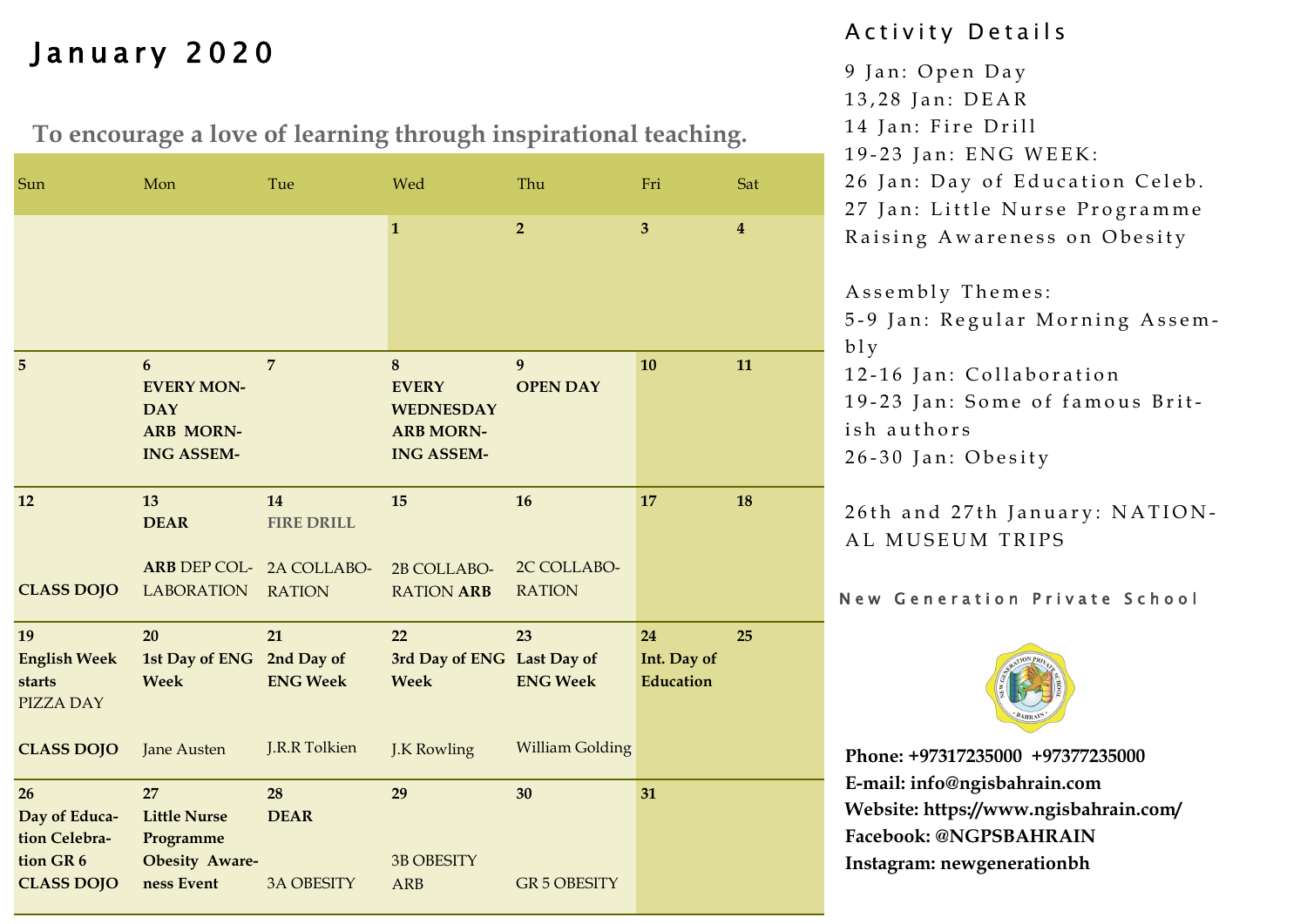# February 2020

**To encourage a love of learning through inspirational teaching.**

| Sun                                                      | Mon                                                                           | Tue                                                     | <b>Wed</b><br>Thu                                                                                                             |                                    | Fri            | <b>Sat</b>   |
|----------------------------------------------------------|-------------------------------------------------------------------------------|---------------------------------------------------------|-------------------------------------------------------------------------------------------------------------------------------|------------------------------------|----------------|--------------|
|                                                          |                                                                               |                                                         |                                                                                                                               |                                    |                | $\mathbf{1}$ |
| $\overline{2}$<br><b>Scouts/Guides</b>                   | $\overline{3}$<br>NAT. MUSEUM NAT. MUSEUM                                     | $\overline{4}$                                          | $\overline{5}$                                                                                                                | 6<br><b>DOLPHIN</b><br><b>PARK</b> | $\overline{7}$ | 8            |
| Cancer Aware-<br>ness                                    | Cancer Aware-<br>ness                                                         | Cancer Aware-<br>ness                                   | Cancer Aware-<br>ness                                                                                                         | Cancer Aware-                      |                |              |
| 9<br><b>Scouts/Guides</b><br>preparation for<br>13th Feb | 10<br><b>FIRE DRILL</b>                                                       | 11<br><b>NATIONAL</b><br><b>SPORTS DAY</b>              | 12                                                                                                                            | 13                                 | 14             | 15           |
| <b>Active Life</b>                                       | <b>Active Life</b>                                                            |                                                         | <b>Active Life</b>                                                                                                            | <b>Active Life</b>                 |                |              |
| 16                                                       | 17<br><b>CAMEL FARM</b><br>PRE KG KG1<br>Curiosity                            | 18<br><b>CAMEL FARM</b><br>KG <sub>2</sub><br>Curiosity | 19<br><b>SCOUTS CASI-</b><br><b>NO PARK</b><br>Curiosity                                                                      | 20                                 | 21             | 22           |
| 23<br>Math and Sci-<br>ence Week<br>Einstein             | 24<br>Math and Sci-<br>ence Week<br><b>HOPE INSTUTI-</b><br><b>TON SCOUTS</b> | 25<br>Math and Sci-<br>ence Week<br>Archimedes          | 26<br>Math and Science Math and Sci-<br><b>Week</b><br><b>NATIONAL MU- NATIONAL</b><br><b>SEUM PRE KG + MUSEUM KG2</b><br>KG1 | 27<br>ence Week                    | 28             | 29           |
|                                                          |                                                                               |                                                         |                                                                                                                               |                                    |                |              |

### A c t i v i t y D e t a i l s

4 Feb: World Cancer Day Scouts Guides Presentation 12 Feb: Bahrain National Sports Day celebration 20 Feb: DEAR 23-27 Feb: Science and Math W e e k Morning Assemblies 2-6 Feb: Cancer Awareness 9-13 Feb: Active Life 16-20 Feb: Curiosity 23-27 Feb: 5 Imp. Scientists

New Generation Private School